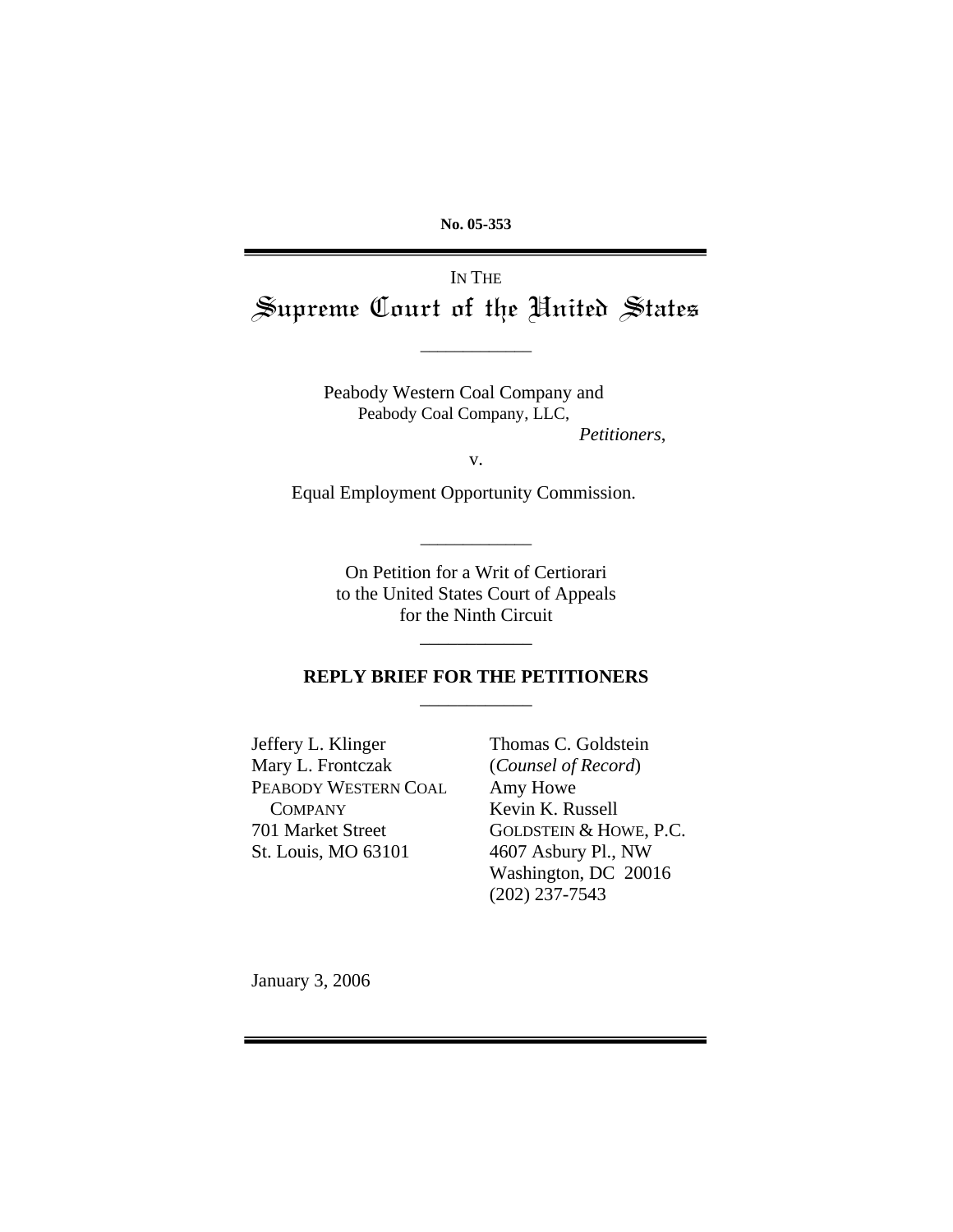## **TABLE OF CONTENTS**

<span id="page-1-0"></span>

| I. Certiorari Is Warranted In Light Of The          |  |  |  |  |  |
|-----------------------------------------------------|--|--|--|--|--|
| Importance Of The Question Presented To The         |  |  |  |  |  |
| Relationship Between The Federal Government         |  |  |  |  |  |
|                                                     |  |  |  |  |  |
|                                                     |  |  |  |  |  |
| III. The Ninth Circuit's Holding Conflicts With The |  |  |  |  |  |
|                                                     |  |  |  |  |  |
|                                                     |  |  |  |  |  |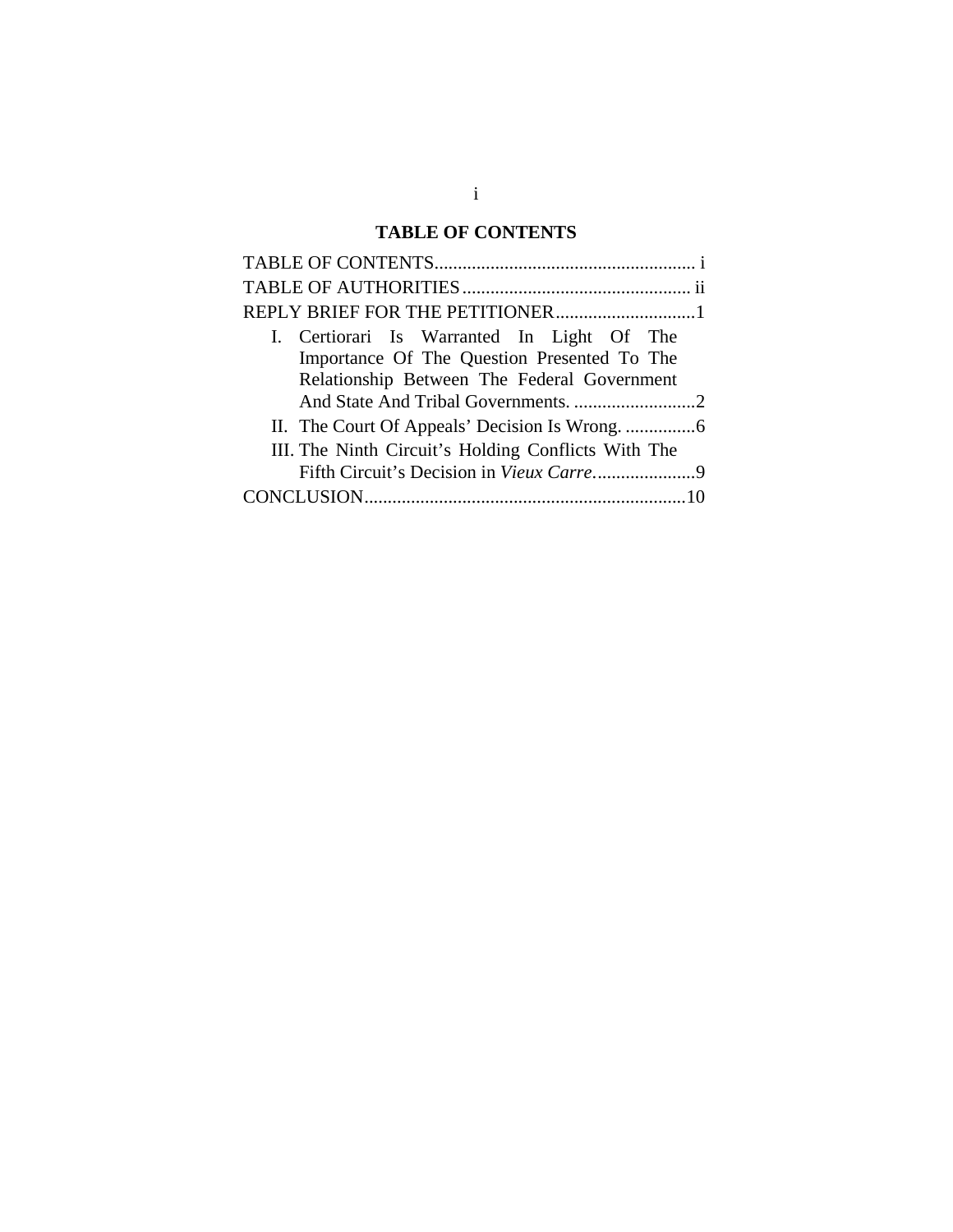## **TABLE OF AUTHORITIES**

#### <span id="page-2-0"></span>**CASES**

| DOI v. Klamath Water Users Protective Ass'n,              |  |
|-----------------------------------------------------------|--|
|                                                           |  |
|                                                           |  |
| National Wildlife Fed'n v. Espy,                          |  |
|                                                           |  |
| United States Department of the Interior v. Klamath Water |  |
|                                                           |  |
| Vieux Carre Prop. Owners v. Brown,                        |  |
|                                                           |  |

## **STATUTES**

## **RULES**

## **OTHER AUTHORITIES**

|--|--|--|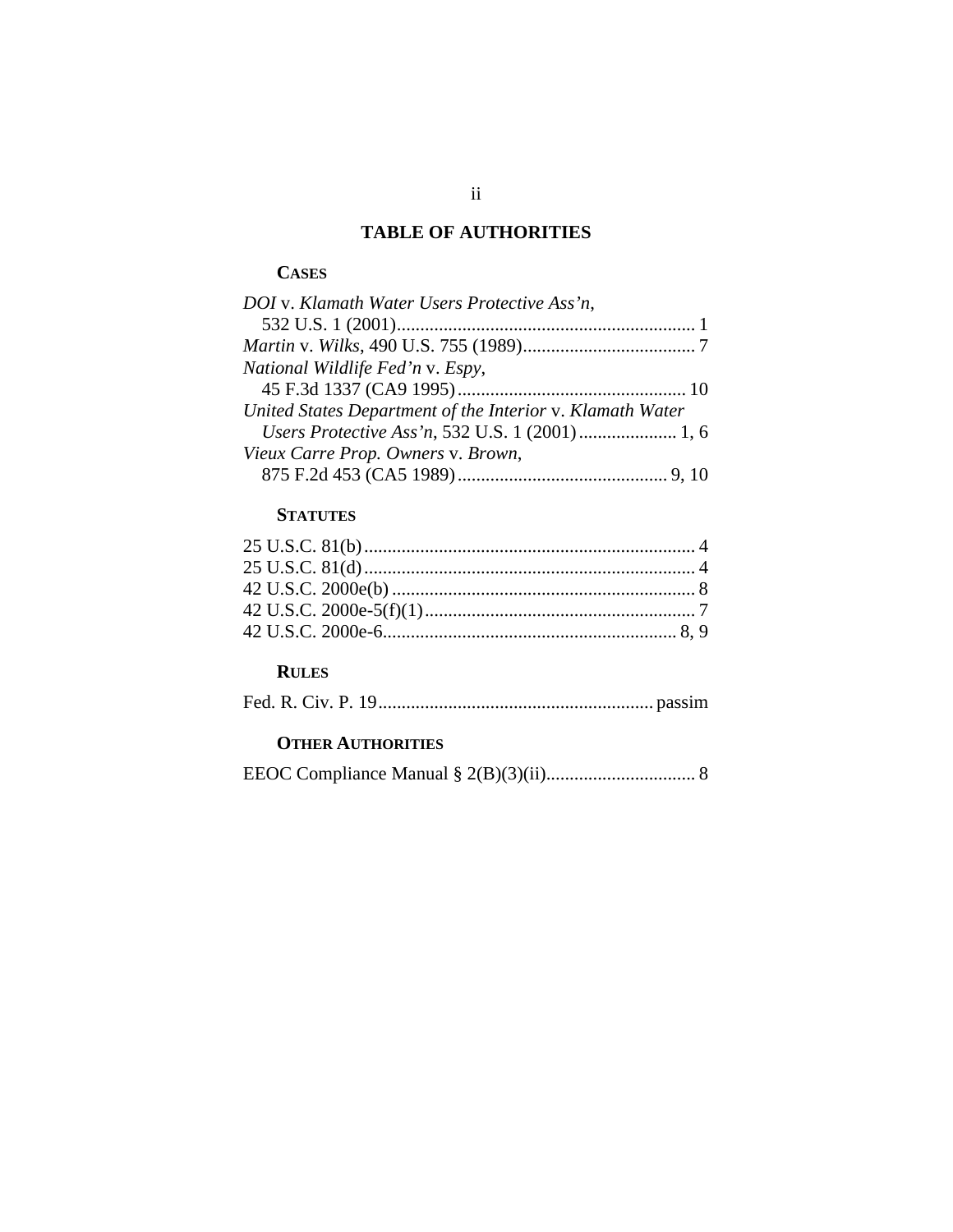#### **REPLY BRIEF FOR THE PETITIONER**

<span id="page-3-0"></span>The government acknowledges that Congress in Title VII withdrew from the EEOC the authority to litigate claims directly against government entities, including States and Indian tribes, reserving that power to the Attorney General. BIO 18-19. The government nonetheless defends the Ninth Circuit's holding that the EEOC may circumvent this prohibition by suing a private party and joining a government entity to that suit as an involuntary defendant under Fed. R. Civ. P. 19 for the explicit purpose of obtaining a binding adjudication against that government entity. That holding, which conflicts with the precedent of the Fifth Circuit, leaves the EEOC free to continue its systematic litigation against Indian tribes throughout the Ninth Circuit, which encompasses nearly three-quarters of the nation's tribes. The government does not deny that this litigation constitutes a substantial incursion on tribal sovereignty or that the lawsuits seek to invalidate tribal preference provisions that have been approved by the Department of Interior and are of enormous practical importance to hundreds of tribes within the Ninth Circuit and beyond. In short, the government does not and cannot contest that the decision below will have a "significant impact on the relationship between Indian tribes and the Government," a sufficient reason even apart from the circuit split to grant the petition for certiorari. *United States Department of the Interior* v. *Klamath Water Users Protective Ass'n*, 532 U.S. 1, 7 (2001).

Certiorari is warranted for the further reason that the case presents an untenable intra-governmental conflict on a matter of substantial national importance for private companies and their government contracting partners that cannot be resolved without this Court's intervention. The government acknowledges that petitioner is being sued by the EEOC (including for punitive damages) for implementing a tribal preference required by the Department of Interior. Innumerable other entities are subject to identical Interior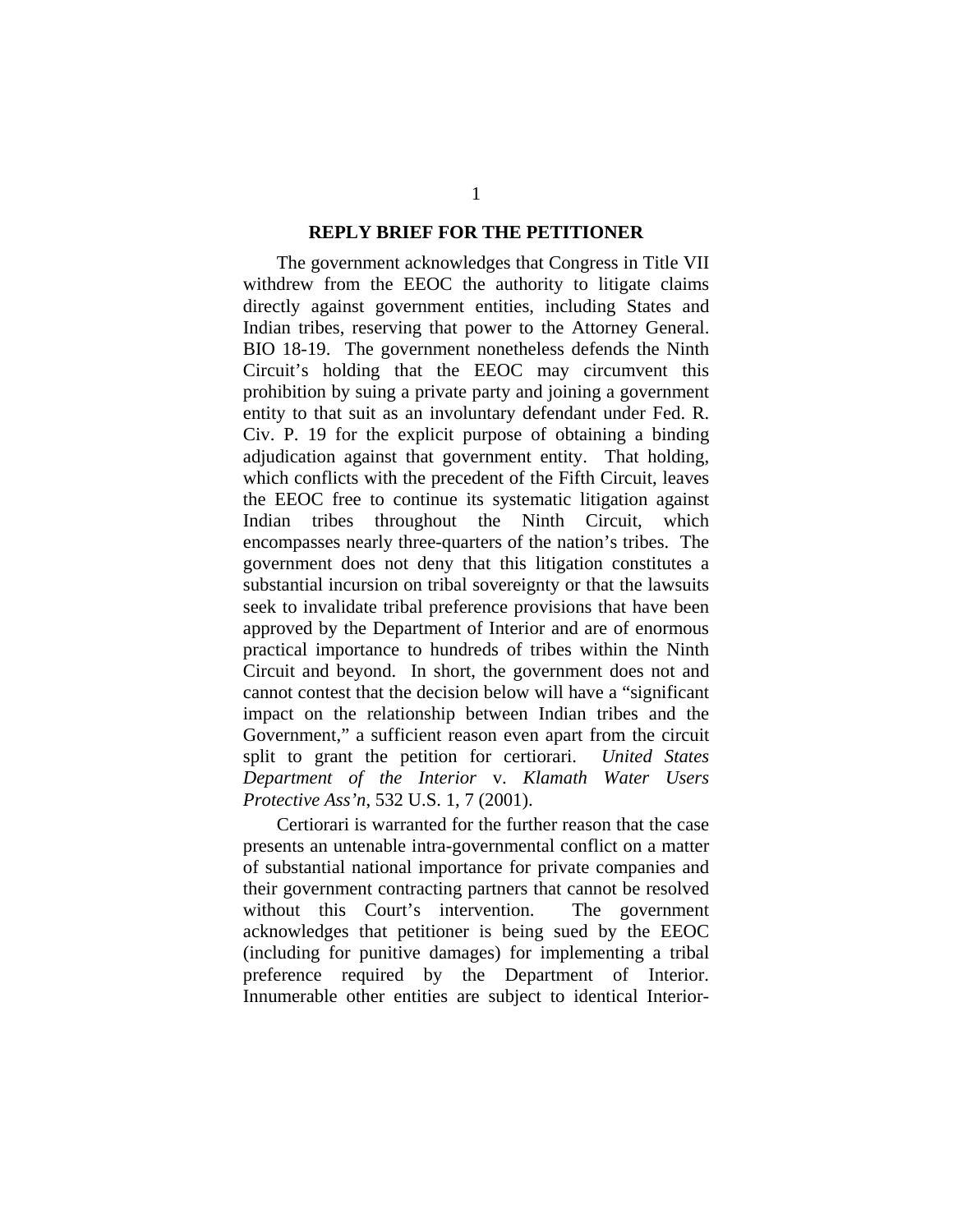<span id="page-4-0"></span>imposed requirements, all of which are unlawful according to the EEOC. The Solicitor General goes out of his way to cast doubt on the EEOC's dubious interpretation of Title VII, which the EEOC nonetheless will continue to pursue absent review in this Court. BIO 23 n.7. As petitioner has explained, Pet. 20-24, Congress provided a solution to this dilemma by requiring that all litigation involving government entities be undertaken by the Attorney General, who represents the Department of Interior, thus ensuring that in tribal matters, the federal government speaks with one voice. The consequences of the Ninth Circuit's unraveling of that sensible solution are evident in this case.

#### **I. Certiorari Is Warranted In Light Of The Importance Of The Question Presented To The Relationship Between The Federal Government And State And Tribal Governments.**

The government has not, and cannot, contest the overriding importance of the question presented to the sovereign interests of both tribes and state governments. Although this case presents a question of broad significance regarding the proper interpretation of Rule 19 generally, see Pet. 9-15, it arises in a specific context that is independently worthy of this Court's attention in two important respects.

1. First, as discussed below and in the amicus brief filed on behalf of seven western states, the Ninth Circuit's holding eviscerates the structural protections Congress intended to provide government entities subject to suit under Title VII. See Pet. 20-24; Brief of Amicus Curiae State of New Mexico et al (States Br.) 10-16. The States' view that the Ninth Circuit's decision threatens their sovereign interests is well supported. For example, the decision would permit the EEOC to join a State to a suit against a state highway contractor that implements a provision of its state contract calling for a hiring preference or employment test that the EEOC views as illegal under Title VII. And, in fact, the EEOC has previously attempted to use Rule 19 as a means of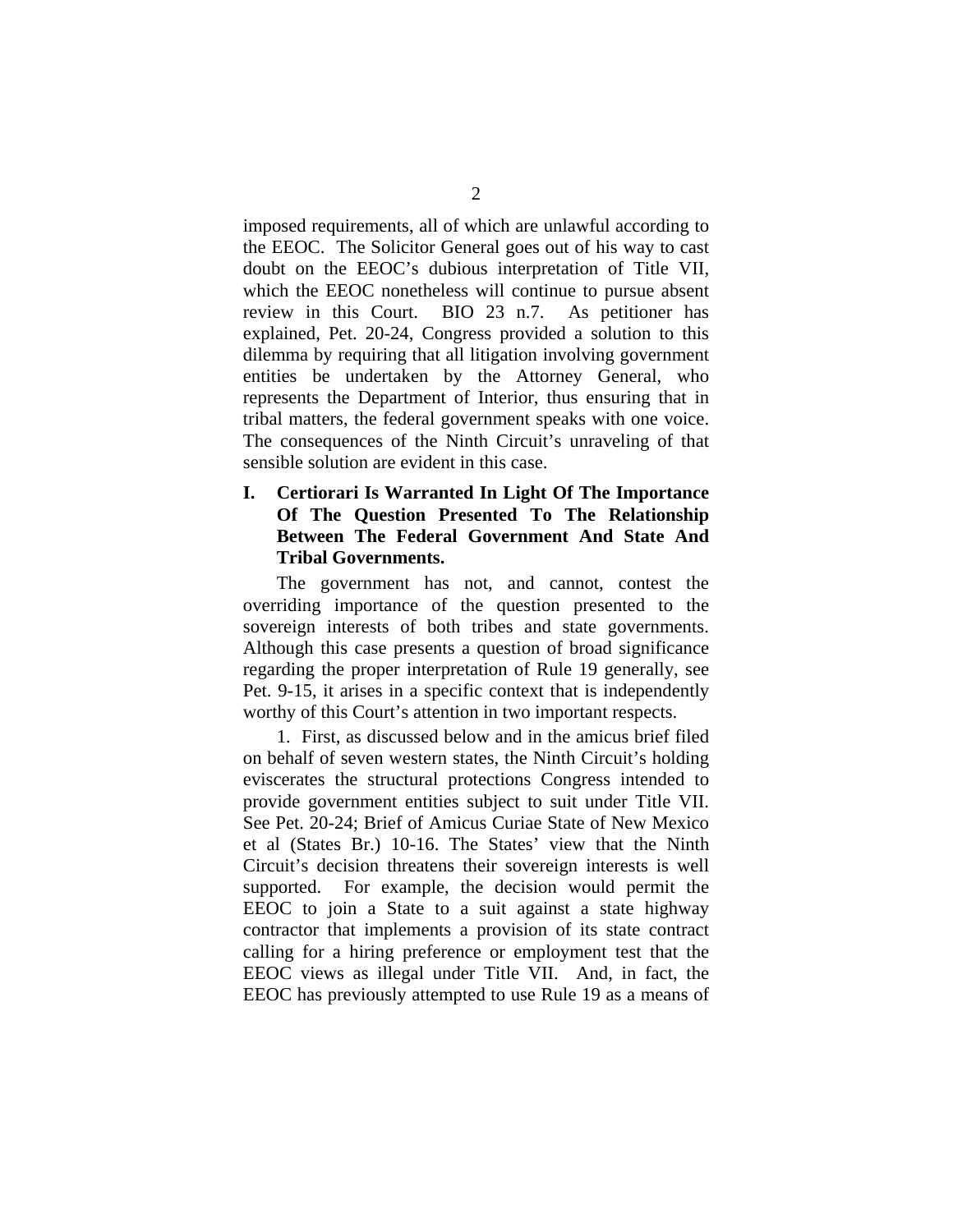litigating claims against local governments. See States Br. 11-14. Unless the decision below is reversed, the EEOC will be permitted to continue that practice throughout the Ninth Circuit. See Pet.  $12-13<sup>1</sup>$ 

2. Second, the EEOC's litigation tactic arises in a context of vital importance to the nation's Indian tribes and has resulted in an avoidable inter-agency conflict that has put both tribes and their contracting partners in a completely untenable position that, the government's brief makes clear, will not be remedied absent intervention by this Court.

The amicus briefs demonstrate that the legality of tribal preference provisions is a question of enormous importance to Indian tribes and is the subject of recurring litigation with the EEOC. As the brief for the National Congress of American Indians (NCAI) explains, "[m]ost of the major Indian tribes today have \* \* \* ordinances granting employment preferences to Indians generally or to certain Indians." Br. 5. Many, like the Navajo Nation's, require preferences (or a superior preference) for the tribe's own members. *Ibid*. Such tribal preferences have been incorporated in hundreds, if not thousands, of leases nationwide. See NCAI Br. 5-7; Nation Br. 1 (hundreds of leases in Navajo Nation alone). The amici

<span id="page-5-0"></span> $<sup>1</sup>$  The government suggests a distinction between the EEOC's</sup> cases against school boards and this litigation, noting that the prior suits "called into question the legality of the school boards' conduct as employers covered by Title VII" whereas the Navajo Nation is not an "employer" within the meaning of Title VII. Br. 20 n.5 (emphasis omitted). But the government takes care *not* to assert that this distinction makes a legal difference or that the school board cases were correct In dismissing the EEOC's suits. In any event, the Ninth Circuit's decision made no such distinction, holding instead that the EEOC may join a government entity under Rule 19 even if it is precluded under Title VII from suing it directly. See Pet. App. 11a, 14a. Thus, nothing in the government's brief or the court of appeals' decision diminishes the threat to state sovereignty created by the decision below.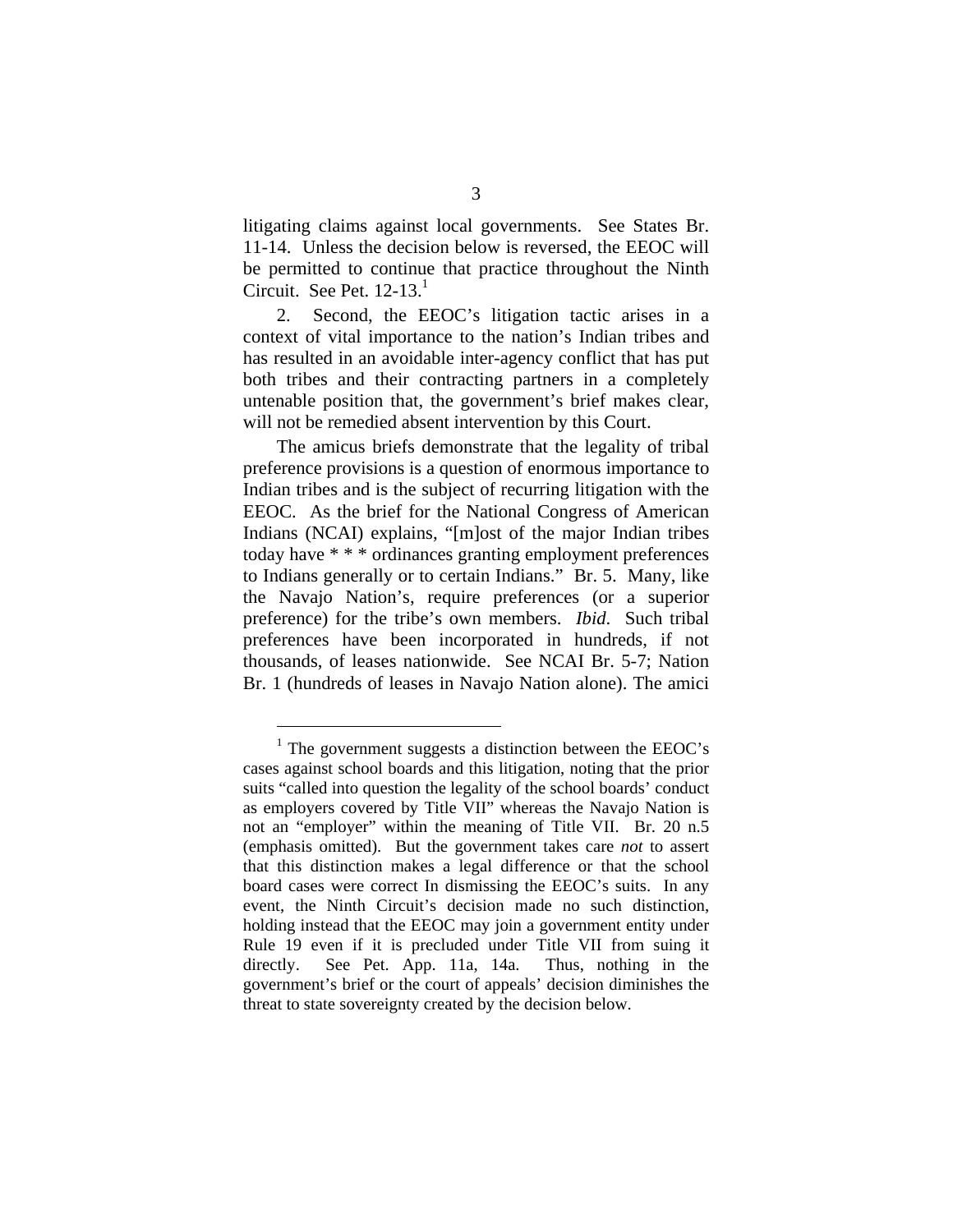further explain that these preferences are a traditional and vital means of ensuring that the tribe retains the benefits of the employment opportunities created by the development of the tribe's own natural resources. See, *e.g.*, Navajo Br. 1 (preference provisions are "a primary, bargained-for consideration" for its mining contracts); NCAI Br. 3-4; see also States Br. 1 (Navajo Nation's unemployment and poverty rate above 40% and the tribe's dependence on mining to provide 50% of revenue).

Congress has specifically required the Department of Interior to review and approve all leases of tribal land extending seven years or more, see 25 U.S.C. 81(b), and to "refuse to approve an agreement or contract" if it "determines that the agreement or contract \* \* \* violates Federal law," *id*. § 81(d). Acting pursuant to that authority, the Department of Interior has repeatedly approved of, and indeed required, tribal preferences in Indian leases, including the leases at issue in this case. See Pet. 5 (Interior wrote preference provisions into Peabody leases). In fact, as the amicus briefs demonstrate, the Department has approved such provisions in hundreds of leases over many decades, including leases presented as recently as 2002. See Navajo Br. 1; Brief of Amici Curiae Bashas' Inc. and Salt River Project Agricultural Improvement and Power District (Bashas' Br.) 4-5.

The EEOC, however, disagrees with the Department of Interior's interpretation of Title VII and has made clear that it intends to systematically challenge these tribal preference provisions by suing private contractors and joining the tribes under Rule 19, so long as it is permitted to do so. See BIO 3; Basha's Br. 1-2. Thus, for example, the EEOC recently filed suit against Basha's under the authority of the Ninth Circuit's decision in this case. See, *e.g.*, Bashas' Br. 10.

Although this petition presented the government with the opportunity resolve this inter-agency division, it has been unable or unwilling to do so. Thus, the brief makes clear that if this Court denies certiorari, the EEOC will continue to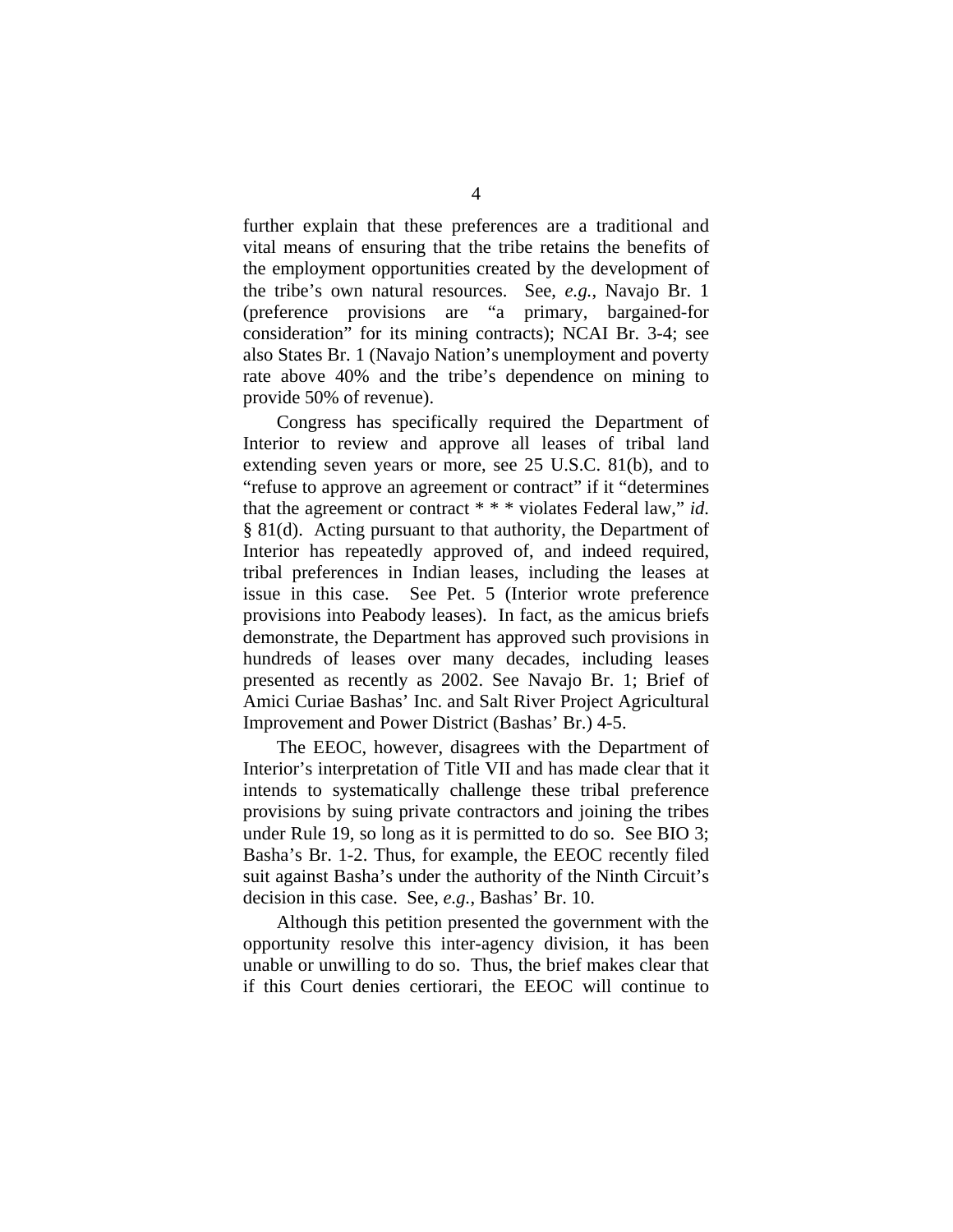pursue the litigation in this case. At the same time, nothing in the brief states or even suggests that the Department of Interior has changed is view or practices and intends to retreat from its position that employers such as Peabody and Basha's are required to employ the very preferences that the EEOC maintains are illegal and indeed justify the imposition of punitive damages. For his part, the Solicitor General has taken pains not only to avoid approving of the EEOC's interpretation of Title VII, but even goes so far as to suggest that it may be wrong. See BIO 23 n.7. Nonetheless, the government contends that all this litigation must be allowed to march forward at considerable cost to private parties and sovereign Indian tribes.<sup>2</sup>

While this conflict is untenable, it is not inevitable. As the petition explained, Pet. 20-24, Congress provided a solution within Title VII itself, requiring that all litigation involving government entities, including Indian tribes, be conducted by the Attorney General, who *does* have authority over the positions taken by the Department of Interior and can, therefore, ensure that the federal government speaks with a single voice to tribes and their contracting partners. See Pet. 21-24. However, that solution can only be made effective by this Court's granting certiorari in this case and reversing the judgment of the Ninth Circuit.

3. This Court has repeatedly granted certiorari to resolve questions of importance to the sovereign interests of Indian tribes without regard to whether they presented a circuit conflict. See Pet. 15 (citing cases). Moreover, given the importance of the interests at stake, this Court's intervention

<span id="page-7-0"></span> $2^2$  The government attempts to downplay the seriousness of this imposition by noting that petitioner may raise Interior's approval of the lease as a defense on remand. BIO 22-23. But that offer of reassurance rings hollow. The government clearly does not believe the leases are a valid defense. Otherwise, the EEOC would not have brought the suits in the first place or would have mooted this petition by agreeing to dismiss the action below.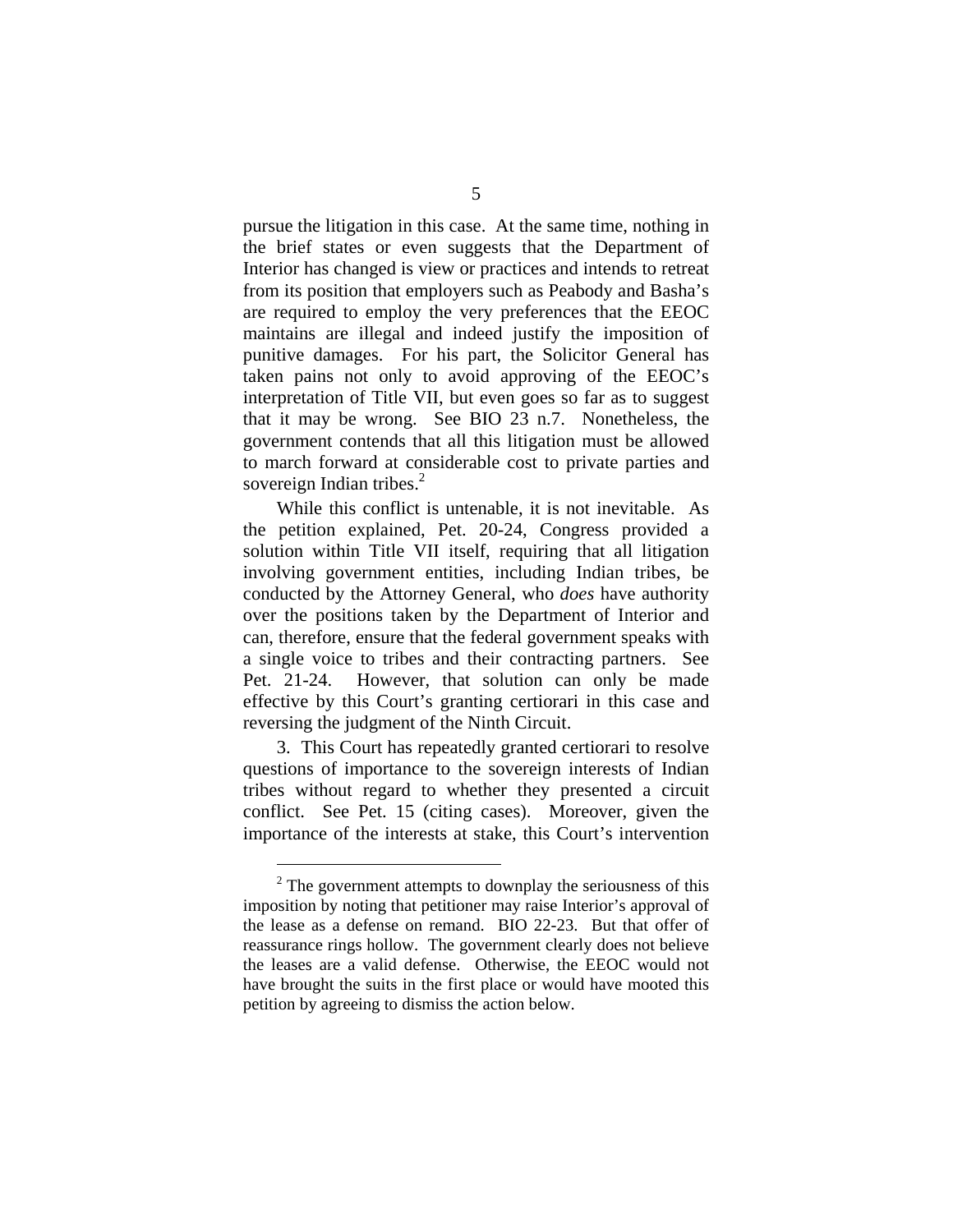<span id="page-8-0"></span>should not be delayed. Standing alone, the Ninth Circuit's decision will subject nearly three-quarters of the nation's federally recognized tribes to the tactics employed by the EEOC in this case. See NCAI Br. 6 (Ninth Circuit contains 74% of recognized tribes). In *United States Department of the Interior* v. *Klamath Water Users Protective Ass'n*, 532 U.S. 1 (2001), the Court granted certiorari to decide a Freedom of Information Act question involving Indian tribes in response to a petition by the United States that acknowledged that no other court had decided the question presented. See Pet. 27. However, the government successfully argued that immediate review was nonetheless warranted in light of the importance of the question and the comprehensiveness of the Ninth Circuit's jurisdiction over tribal affairs. *Ibid*. There is no reason for a different result in this case. Indeed, the question in this case is of far greater significance to tribal interests than was issue in *Klamath Water Users.* See NCAI Br. 3-7; Navajo Br. 3-9.<sup>3</sup>

#### **II. The Court Of Appeals' Decision Is Wrong.**

<span id="page-8-1"></span> $\overline{a}$ 

The government contends that the decision below was not erroneous, but that claim misconceives petitioner's argument as well as the scope of Rule 19 and the EEOC's authority under Title VII.

Contrary to the government's assumption, petitioner does not argue in this Court that "Rule 19(a) imposes the additional requirement that \* \* \* the EEOC have an independent cause

<sup>&</sup>lt;sup>3</sup> That this petition is brought by a private company rather than a tribe is no reason to hesitate granting certiorari. The only reason the Navajo Nation is not the petitioner in this case is that the Ninth Circuit decided the joinder question in response to petitioner's motion for summary judgment for failure to join a necessary party; as a result, the Nation was never a "party" in the district court with the ability to appeal. However, as the Nation's amicus brief makes clear, the tribe supports the petition, desiring an immediate resolution of the question presented, and will continue participate if certiorari is granted.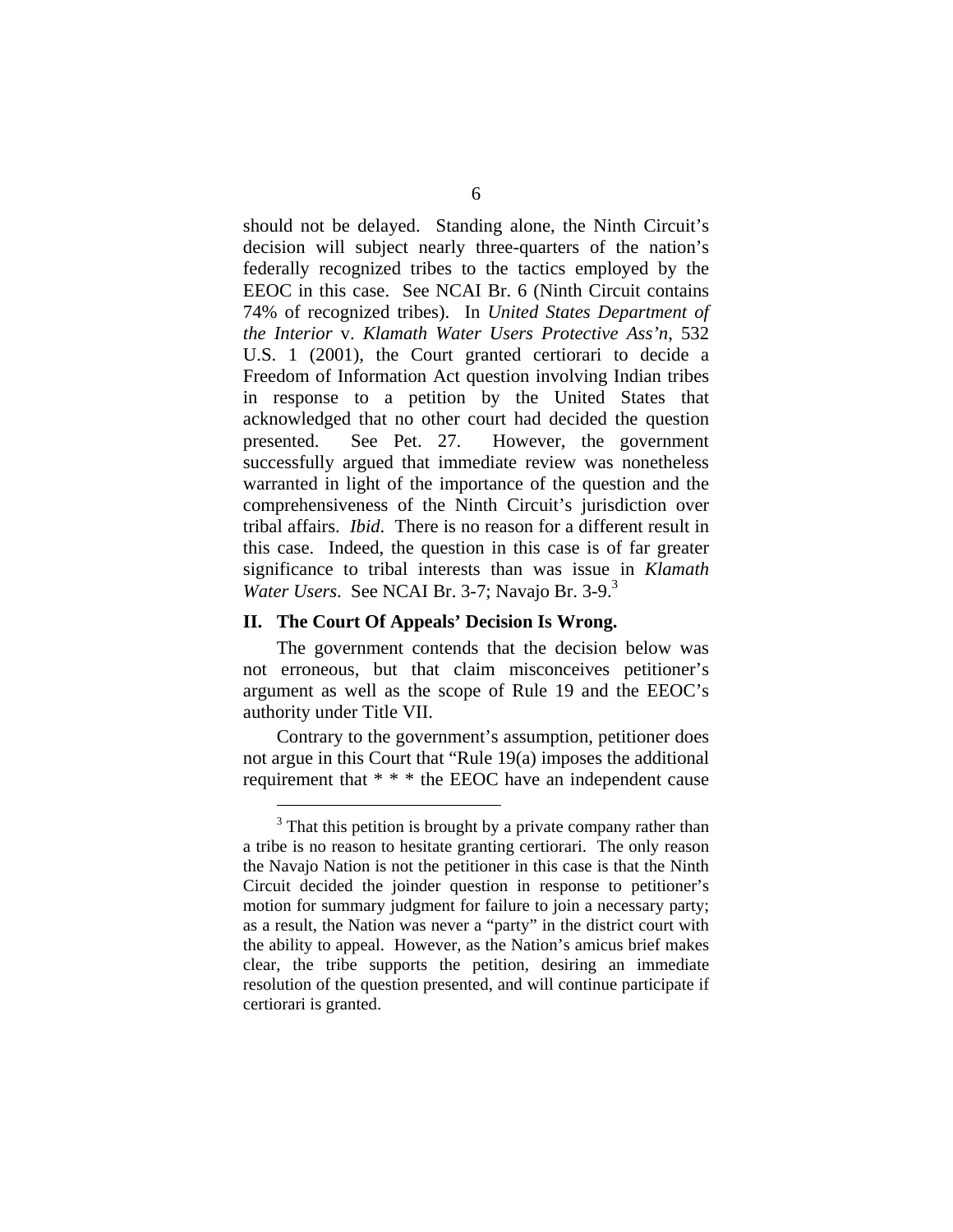of action against the Nation." BIO 11. Petitioner claims only that where, as in this case, Congress has made plain its intent to affirmatively preclude litigation between two parties, that intent may not be circumvented through joinder under Rule 19. See Pet. 27. Declining to provide an explicit cause of action is not, in itself, sufficient grounds for concluding that Congress has precluded a party from litigating a claim against another through Rule 19. See Pet. 27-28 (discussing, *inter alia*, *Martin* v. *Wilks*, 490 U.S. 755 (1989)). In this case, however, by assigning the authority to engage in Title VII litigation against government entities to the Attorney General alone, Congress plainly precluded the EEOC from engaging in such litigation itself. Rule 19 cannot provide an avenue for circumventing that intent. See Pet. 26-27.

The government contends that Congress did not, in fact, intend to prevent the EEOC from litigating claims against government entities through joinder, see BIO 18-23, but that assertion is wholly unconvincing. See, *e.g.*, Pet. 17-25; States Amicus Br. 4-14; Navajo Br. 9-17. The government's principal argument is that the provision authorizing the EEOC to sue private employers, but not government entities, Section 2000e-5(f)(1), "does not address the situation presented here" because the Tribe is not sued in its capacity as "respondent." BIO 19. But if the litigation is not authorized (and limited) by Section 2000e-5(f)(1), the natural conclusion is that there is no statutory authorization for the litigation at all, not that the EEOC may enjoy the authority of the provision while disregarding its limitations. See Pet. Br. 19-20.

The government responds that the EEOC *must* have this claimed extra-statutory authority to litigate against a tribe through joinder because otherwise "neither the EEOC *nor* the Attorney General would be empowered to take that step since Indian Tribes – including the Nation – are excluded from Title VII's definition of 'employer.'" BIO 21 (emphasis in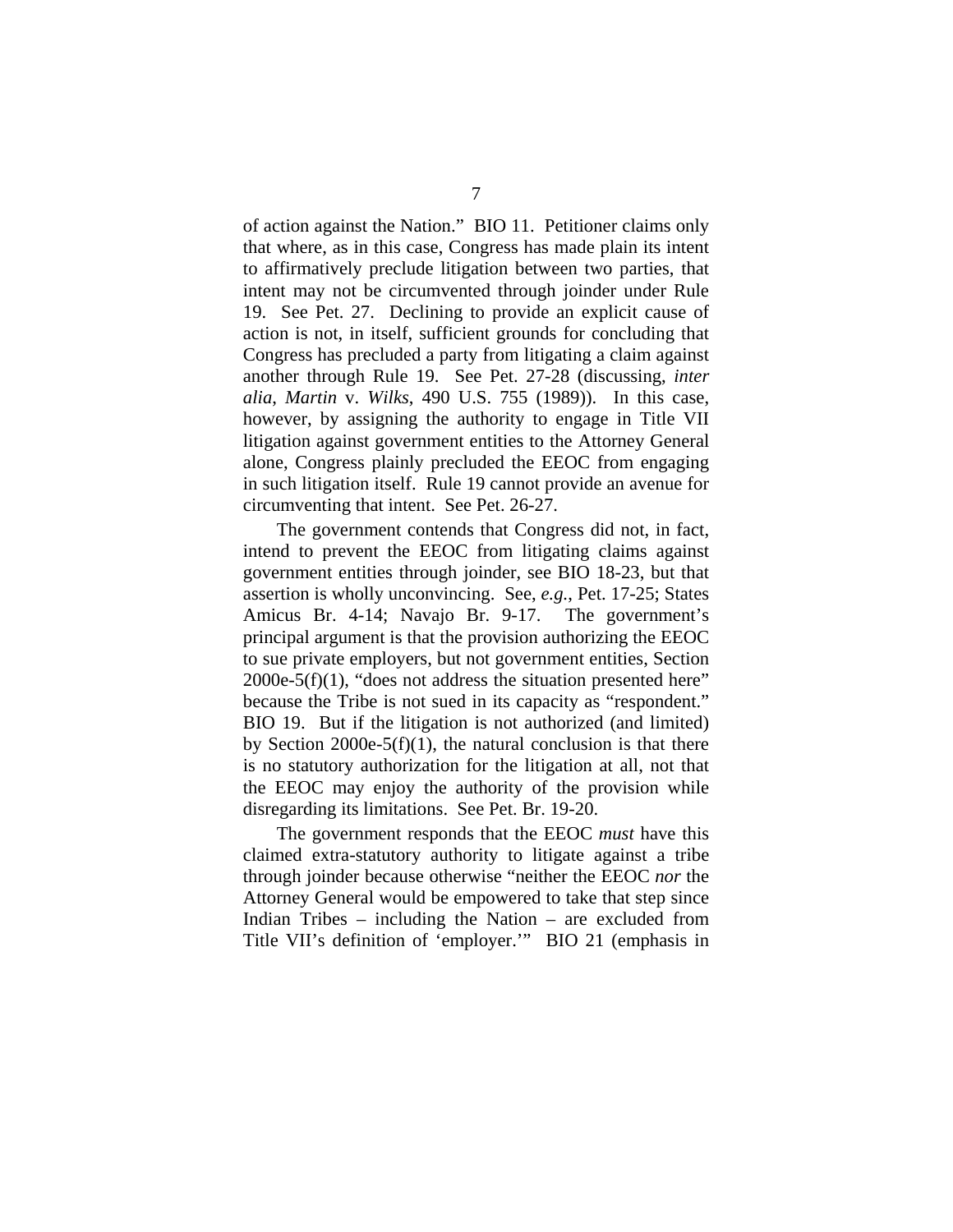original) $<sup>4</sup>$  This is simply not the case. The statutory authority</sup> to sue non-employers that interfere with Title VII rights is provided for in 42 U.S.C. 2000e-6(a), which authorizes the Attorney General to bring suit against "any person or group of persons \* \* \* engaged in a pattern or practice of resistance to the full enjoyment of any of the rights secured by this title." The government suggests in passing that this view is "problematic," but does not claim that it is wrong. BIO 21-22 n.6. The government's reservations are both surprising and unpersuasive.<sup>5</sup>In any case, even if Title VII did not expressly authorize the Attorney General to sue an Indian tribe in these circumstances, that hardly compels the conclusion that it intended for the *EEOC* to wield that authority indirectly through joinder. The more natural conclusion is that any implicit authority to litigate against a tribe belongs to the Attorney General. See Pet. 19-20.

The government argues that Congress intended to remove those limitations when the EEOC litigates claims against government entities through joinder rather than direct suit, because joinder "does not expose the Nation to the remedies authorized by Title VII, nor does it rest on any allegation that the Nation itself has violated the statute." BIO 20. Both assertions are inaccurate, but the argument would fail in any

<span id="page-10-0"></span><sup>&</sup>lt;sup>4</sup>This argument has no relevance to the joinder of other government entities, such as States, which are not excluded from the Title VII definition of "employer." See 42 U.S.C. 2000e(b).

<span id="page-10-1"></span><sup>&</sup>lt;sup>5</sup>Petitioner's reading of the provision is consistent with the plain terms of the statute and with EEOC guidance. See EEOC Compliance Manual § 2(B)(3)(ii) ("For example, an allegation of selective enforcement of a licensing requirement against African-Americans or some other protected class would constitute an allegation of pattern or practice discrimination covered by Section 707."). Moreover, although the Reorganization Plan does not specifically mention tribes, there can be no doubt that the intent of the plan is to create a parallel allocation of authority under both Section 706 and 707. Contra BIO 22 n.6.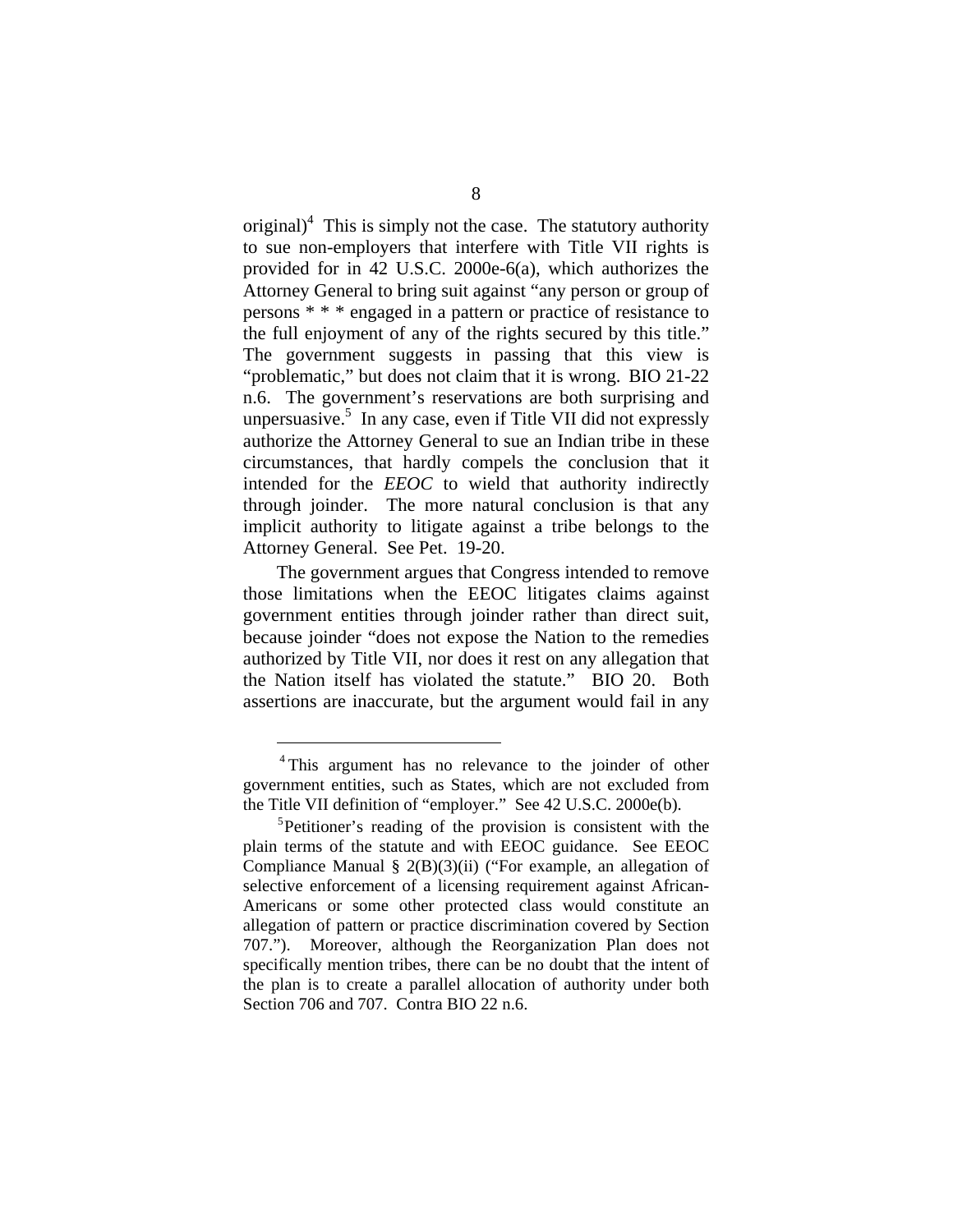<span id="page-11-0"></span>event. First, the judgment the EEOC seeks in this case against the tribe is indistinguishable in every meaningful respect from a direct Title VII action for declaratory judgment against the tribe. See States' Br. 9; Pet. App. 43a. Second, even if the EEOC does not claim that enactment of a tribal preference statute or the enforcement of a lease preference term directly violates Title VII (but see 42 U.S.C. 2000e-6), the EEOC nonetheless contends that enforcement of preferences required by tribal law are precluded by federal law. Thus, the litigation plainly imposes the most serious injuries Congress intended to avoid when it restricted the EEOC's authority to litigate against government entities, namely the cost and indignity of being hauled before a federal court to defend against an attempt to invalidate government rules and practices. That the litigation will not immediately result in the additional injury of an injunction is of little significance. The government cannot seriously claim that the Nation would (or even could) flout the federal court judgment declaring its preferences illegal under federal law.

#### **III. The Ninth Circuit's Holding Conflicts With The Fifth Circuit's Decision in** *Vieux Carre***.**

As the Ninth Circuit itself recognized, Pet. App. 13a, its decision conflicts with *Vieux Carre Prop. Owners* v. *Brown*, 875 F.2d 453 (CA5 1989). In both cases, a plaintiff charged that a joint private-government action was in violation of a federal statute, but federal law permitted the plaintiff to sue only one of the participants directly. In *Vieux Carre*, the Fifth Circuit recognized that Congress divided authority for suing private and government entities for alleged violations of the Rivers and Harbors Act, permitting private plaintiffs to sue the Army Corps of Engineers under the APA, while giving the responsibility for suits against developers solely to the Attorney General. 875 F.2d at 456-57. That allocation of authority, the Fifth Circuit held, could not be circumvented by recourse to Rule 19. *Id*. at 457. The Ninth Circuit, however, held the opposite here, concluding that the division of direct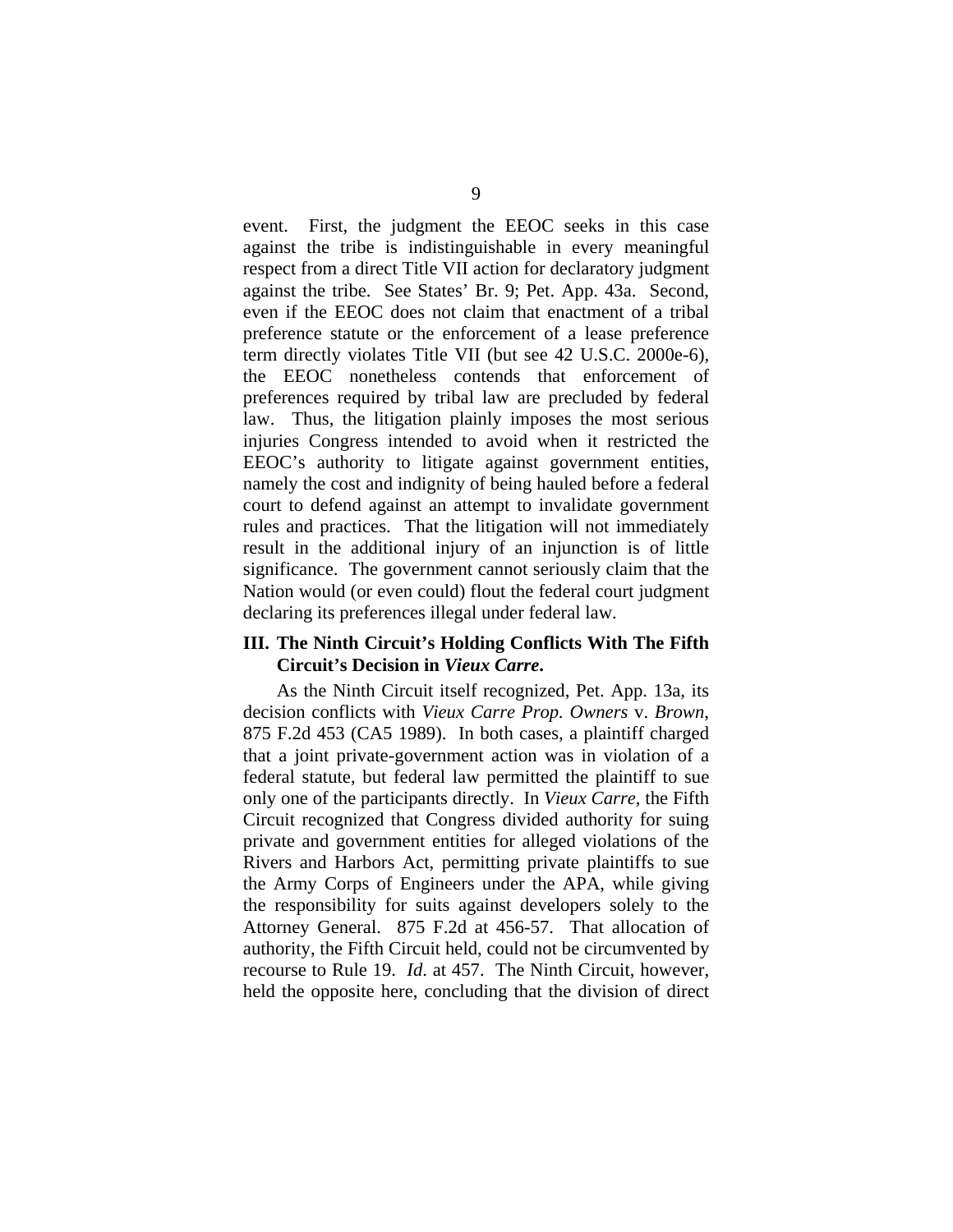<span id="page-12-0"></span>litigating authority under Title VII does not affect the application of Rule 19. Pet. App. 11a.

The government's attempt to distinguish *Vieux Carre*  fails. The Fifth Circuit did not turn on whether the joinder was attempted at the outset of the litigation or later in the case. Contra BIO 14. The government points out that the plaintiff there sought an injunction against the absent party, while the EEOC seeks only a declaration that the Nation's preference are illegal. *Id.* 14-15. As discussed above, this is a distinction without any meaningful difference. The Fifth Circuit notably made no mention of the request for an injunction when it gave its three reasons for holding that the private developers could not be subject to suit under Rule 19. See875 F.2d at 457.<sup>6</sup> Finally, that *Vieux Carre* did not decide whether the suit should be dismissed if the absent party could not be joined, BIO 16, is beside the point. The petition presents only the question whether the EEOC may join the tribe notwithstanding Title VII's limitations on its authority, not whether the suit must be dismissed if the tribe cannot be joined, a question the Ninth Circuit did not reach.

#### **CONCLUSION**

For the foregoing reasons, as well as those set forth in the petition for certiorari, this Court should grant the petition for certiorari.

Respectfully submitted,

<span id="page-12-1"></span><sup>6</sup> Moreover, although the Ninth Circuit pointed out that the EEOC was not seeking a direct injunction against the Nation in this case, it based its decision on the general principle that any party may be joined to a litigation "for the sole purpose of making it possible to accord complete relief between those who are already parties," relying on cases that permit an injunction against the joined party. See Pet. App. 11a (relying on, *e.g.*, *National Wildlife Fed'n* v. *Espy*, 45 F.3d 1337, 1344 (CA9 1995)).